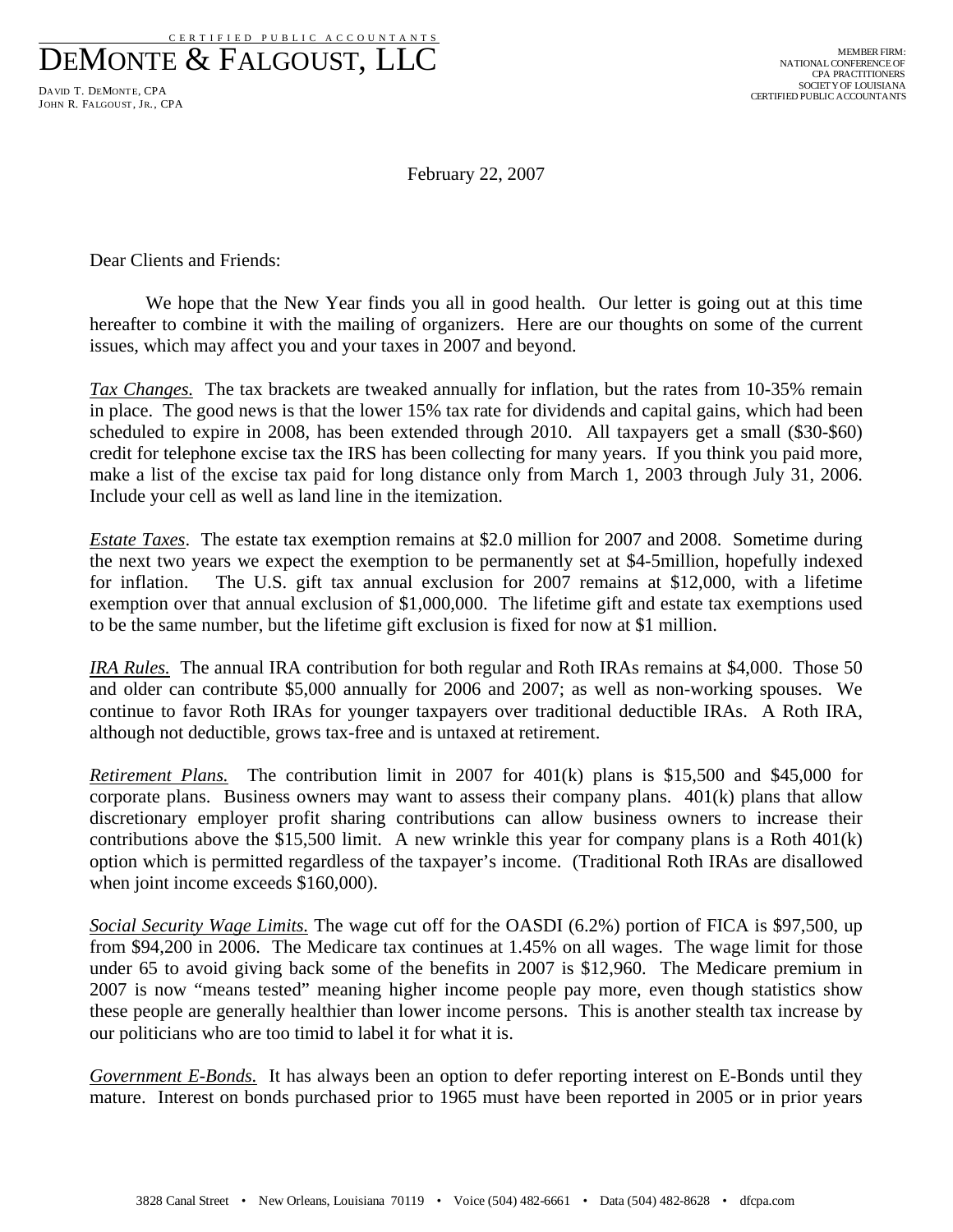February 22, 2007 Page 2 of 3

and bonds issued after 1965 must report their interest on the 30<sup>th</sup> anniversary, regardless of whether they are cashed. If you own E-bonds, please provide us with their face value and maturity so that we may track this for you.

*Penalty Notices.* Katrina caused a number of special one-time changes in the rules for filing and paying taxes for 2005 and 2006. As you might expect, IRS and Louisiana compliance computers have not necessarily been re-programmed for these exceptions. The results have been many erroneous penalty and backup withholding notices sent to taxpayers. We want to emphasize the continued importance of sending us any penalty notices you receive in 2007 so that we may review them for accuracy.

*Business Vehicles*. It's time to record your odometer reading. This will document your total miles for 2006. The tax-free mileage reimbursement rate increases to  $48.5\phi$  per mile in 2007, up from  $44.5\phi$  per mile in 2006.

*LRA Payments.* To date, the taxation of LRA grants has been moot, due to the delay in their actual disbursement. Inevitably, the money will flow and the taxability of the payments will have to be settled. Right now, the Louisiana Congressional delegation is sponsoring bills to exempt the payments from tax, under the similar exemption of FEMA emergency funds disbursed right after Katrina. One wrinkle may arise for those having previously received a tax benefit for an uninsured loss. We expect that any such benefit would be recaptured (taxed) if offset from LRA money. Please let us know if you have applied for LRA grant funds and the status of your request.

*Charitable Contributions.* In response to a perceived abuse, taxpayers in 2007 will no longer be able to claim a cash deduction for charitable contributions without some form of written documentation. This means no more "church-estimated" deductions. From now on, document your charitable giving by check or use a cash envelope with your name.

*Louisiana Tax Refunds.* The influx of refund claims arising from Katrina has simply overwhelmed Baton Rouge. They are slower than ever in processing returns and refunding your money. Compounding their problems is a rash of fraudulent Katrina sales tax refund requests. Given the budget surplus the Governor was so anxious to spend, one would think they could have devoted the necessary resources to the Department of Revenue to allow them to do their job properly

2007 Estimated Taxes. The tax payment dates are back to normal again; April 15<sup>th</sup>, June 15<sup>th</sup>, September  $15<sup>th</sup>$  and January  $15<sup>th</sup>$ . The penalty for underpayment, computed like interest, is now 8%, up from 5% two years ago.

*Insurance Surcharge Refund*. The Louisiana Legislature recently passed a law to rebate the excess insurance premiums we have and will be paying to shore up the Citizens Property Insurance Program, otherwise known as the insurer of last resort. This company is now insolvent, mostly due to Katrina. To fix the problem, private insurers were forced to add a surcharge to their policies that all of us pay. That surcharge is to be returned to us thanks to the surplus generated by Katrina sales taxes. Please include your premium notice listing the named surcharges with your tax data and we will claim the credit. The State should have asked the insurers to credit or simply refund the amount directly to their policy holders and bill the state for reimbursement. If this were an isolated incident in poor tax administration, we would give Baton Rouge a pass. It is not. The inventory tax credit and movie tax